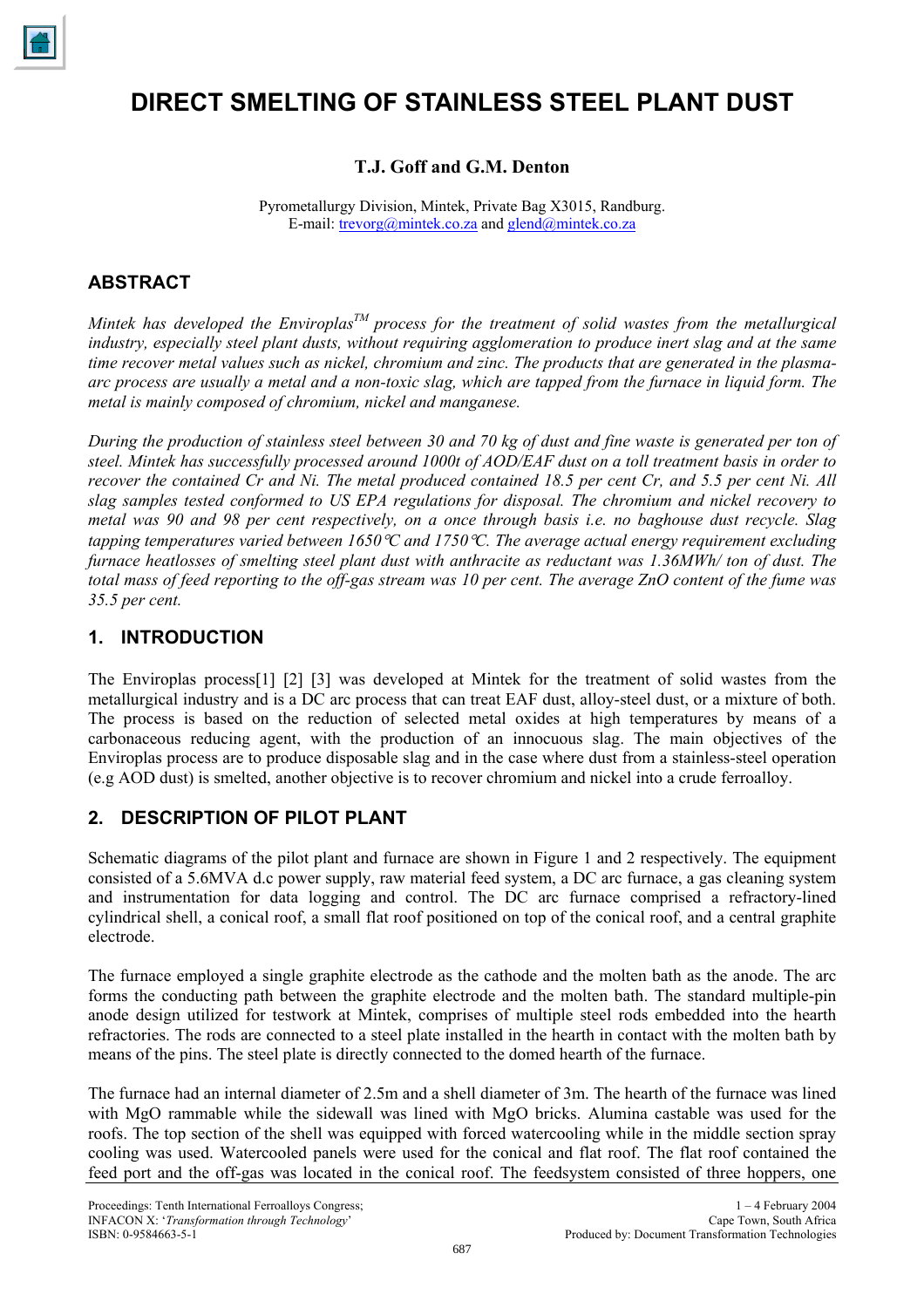each for reductant, flux and dust, mounted on loadcells and fitted with independently controlled beltfeeders. The dust feeder consisted of a  $2m<sup>3</sup>$  hopper equipped with two vibrators in its conical section.

The off-gas system comprised watercooled ducting, a gas cooler, a reverse pulse bag filter, a fan and a stack.

The furnace was controlled using a Distribution Control System (DCS), which provided a console for the configuration of operating parameters, recipe management, alarm communication and data logging. The furnace was operated at power levels of between 0.8 and 1.6MW on a 24-hour basis. Feed was supplied to the furnace at a constant rate. (Typically at between 0.5 to 1ton of dust per hour)

# **3. TREATMENT OF STEEL PLANT DUST**

The suitability of the Enviroplas process for the smelting of zinc-bearing alloy-steel dust was first demonstrated at Mintek in 1990, during a 5-day continuous campaign on the 500kW scale of operation. In 1995 a 3-day campaign was carried out on the smelting of alloy-steel dust in Mintek's 5.6MVA DC arc facility. The results of this testwork are described elsewhere. [4][5]

This was followed by further testwork of which the most recent was a campaign involving the smelting of 1000t of Columbus Dust on Mintek's 5.6MVA DC arc furnace. Batches of 3t were continuously fed to the furnace and slag was tapped after every 2-3 hours. The anthracite-to-dust ratio in the feed was selected to reduce the iron, chromium, nickel, lead and zinc oxides in the dust to their respective metals. Metal was tapped after these batches, typically after 9t had been fed to the furnace. Combustion air is drawn in to burn the zinc, and lead through a slip gap and a mixed oxide of zinc, lead and entrained dust were recovered in the bagfilter.



Figure 1. Schematic diagram of the pilot plant.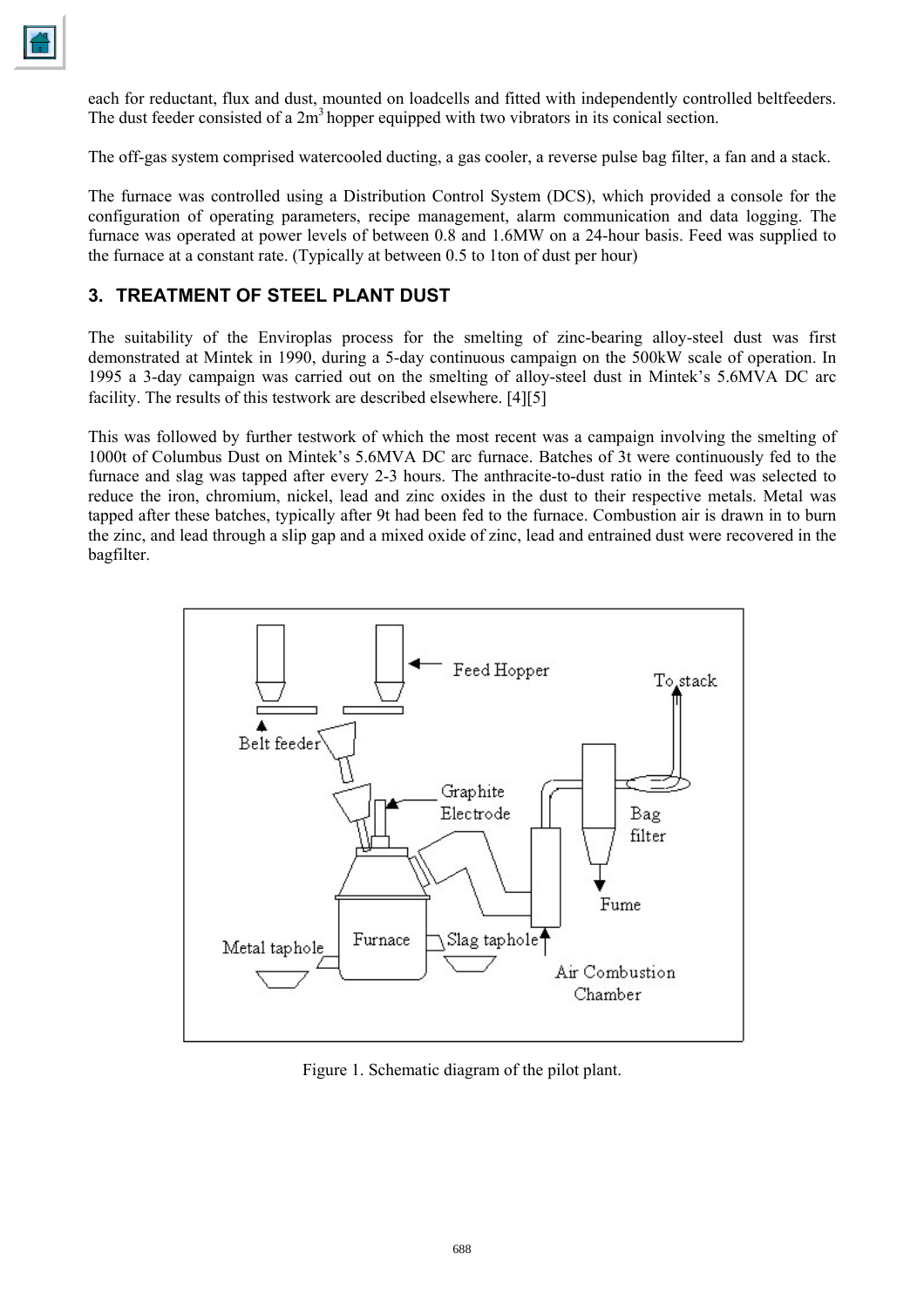

Figure 2. Diagram of the furnace.

#### **3.1 Feed materials and Products**

The chemical analysis of the Steel Plant Dust is shown in Table 1. The dust contained on average 14.63 per cent Cr2O3 and 3.48 per cent NiO. The reductant contained about 82 per cent fixed carbon, 14.1 per cent ash and 6.8 per cent volatiles. The magnesite had a MgO content of 91per cent and dolime a content of 39 per cent. The flux addition was about 2 per cent of the feed dust, to aid bank formation.

However, flux addition was added/ceased under following conditions:

- was ceased as soon as the banks were deemed to be satisfactory,
- added to the recipe if the energy flux through the furnace middle section area seen to increase.

Table 1. Average Chemical analyses of the Steel Plant Dust (all in mass%).

|  |  |  |  | Cr2O3 FeO $\vert$ ZnO $\vert$ NiO $\vert$ MnO $\vert$ SiO2 $\vert$ CaO $\vert$ MgO $\vert$ Al2O3 $\vert$ PbO |  |
|--|--|--|--|--------------------------------------------------------------------------------------------------------------|--|
|  |  |  |  | 14.63 $ 42.62 4.13 3.48 4.39 5.16 13.04 4.62 0.49 0.38$                                                      |  |

The average analyses of the metal, slag and fume can be seen in Tables 2, 3 and 4 respectively.

Table 2. Average Chemical analyses of the Alloy (all in mass%).

| $\mathcal{C}$ |      |      |       |      |  |
|---------------|------|------|-------|------|--|
| 18.5          | 63.6 | 4.63 | 15.51 | 5.80 |  |

Carbon, phosphorous and sulphur, i.e important elements with regard to recycling, were analysed at 5.8, 0.035 and 0.001 per cent respectively. Because of the relatively small quantities involved, no problems are envisaged with regard to contamination when the ferro-alloy is recycled to steelmaking furnaces.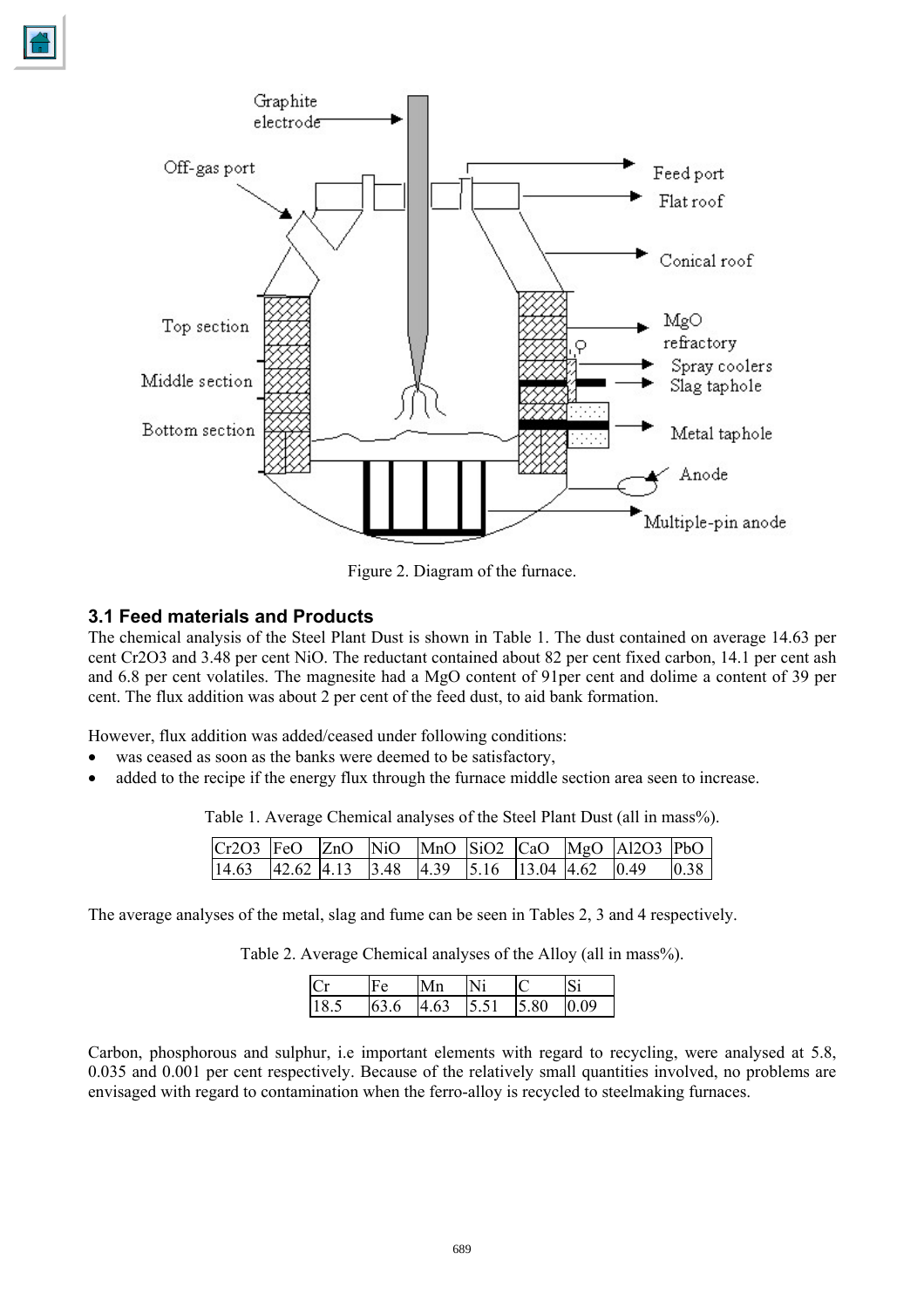Table 3. Average Chemical analyses of the Slag (all in mass%).

|  |  |  |  | $ Cr2O3 FeO$ $ ZnO NiO$ $ MnO SiO2 CaO$ $ MgO Al2O3 PbO $                                            |  |
|--|--|--|--|------------------------------------------------------------------------------------------------------|--|
|  |  |  |  | $\begin{bmatrix} 1.15 & 0.08 & 0.03 & 0.14 & 1.68 & 22.4 & 49.8 & 13.6 & 5.67 & 0.009 \end{bmatrix}$ |  |

| Table 4. Average Chemical analyses of the Fume (all in mass%). |  |  |  |  |  |  |  |
|----------------------------------------------------------------|--|--|--|--|--|--|--|
|----------------------------------------------------------------|--|--|--|--|--|--|--|

| $Cr2O3$ FeO ZnO NiO MnO SiO2 CaO MgO Al2O3 PbO |  |  |  |  |  |
|------------------------------------------------|--|--|--|--|--|
|                                                |  |  |  |  |  |

*The fume was contaminated with 0.955 per cent Cl, 0.952 per cent F, 0.003 per cent As, 0.788 per cent Na and 1.109 per cent K.* 

Slag and fume samples were submitted for toxicity leaching tests and were found to conform to US EPA regulations for disposal. The average analyses of the TCLP tests for Steel Plant Dust, slag and fume are given in Table 5.

|             | $\overline{\mathrm{Cr}^{6+}}$ |                          | Cr     | Mn   | As     | C <sub>d</sub> | Hg     | Pb   |
|-------------|-------------------------------|--------------------------|--------|------|--------|----------------|--------|------|
| Feed Dust   | 6.25                          | 1.84                     | 5.7    | 0.04 | < 0.01 | < 0.01         | < 0.01 | 0.05 |
| Slag        | < 0.02                        | 1.85                     | < 0.02 | 0.04 | < 0.02 | < 0.01         | < 0.01 | 0.05 |
| Fume        | 0.48                          | 1.89                     | 0.47   | 21   | 0.01   | 2.6            | 0.01   | 0.13 |
| <b>TLCP</b> | ∍                             | $\overline{\phantom{a}}$ | 5      | 3    |        |                | 0.2    |      |
| <b>MAX</b>  |                               |                          |        |      |        |                |        |      |

Table 5. TCLP tests for dust, slag and fume (all in ppm).

#### **3.2 Energy Balance and Electrode consumption**

The energy consumption excluding energy losses was 1.07 MWh/ton of feed (1.36 MWh/ton dust). The overall energy consumption for the smelting of feed dust with anthracite was 2.07 MWh/ton dust. Taking the theoretical energy requirements into account, this would indicate thermal efficiency of the furnace of about 66 per cent. The rate of energy losses through the water-cooled parts of the furnace was measured and an extra 50kW was added as an estimate for the non-water cooled bottom of the furnace. Taking availability of the plant into account, the thermal efficiency was re-calculated to be 70 per cent. Expressed as a percentage of the power input the rate of energy loss is expected to decrease when the process is scaled up, as experienced during other processes tested at Mintek. It is envisaged that a 10MW industrial plant would have a thermal efficiency of about 85 per cent.

The slag temperature varied between 1660°C and 1750°C with an average temperature of 1730°C. For the metal, the temperature varied between 1350°C and 1600°C with an average temperature of 1495°C. Electrode consumption was calculated and varied between 3.15 to 3.51kg/MWh. During steady state operation an electrode section was added once per day.

## **3.3 Mass Balance and Recoveries**

About 1000t of Steel Plant Dust, 240t of anthracite and 5t of flux were fed to the furnace. In total, about 485t of crude ferro-alloy, 240t of slag and 100t of baghouse fume were produced during the campaign. The deficit can mainly be attributed to the formation of CO gas during the reduction of the iron and chromium oxides.

Recoveries of chromium and nickel to the metal were calculated and amounted to 90 and 98 per cent respectively. A mass balance table for the recoveries of Cr and Ni can be seen in Table 6.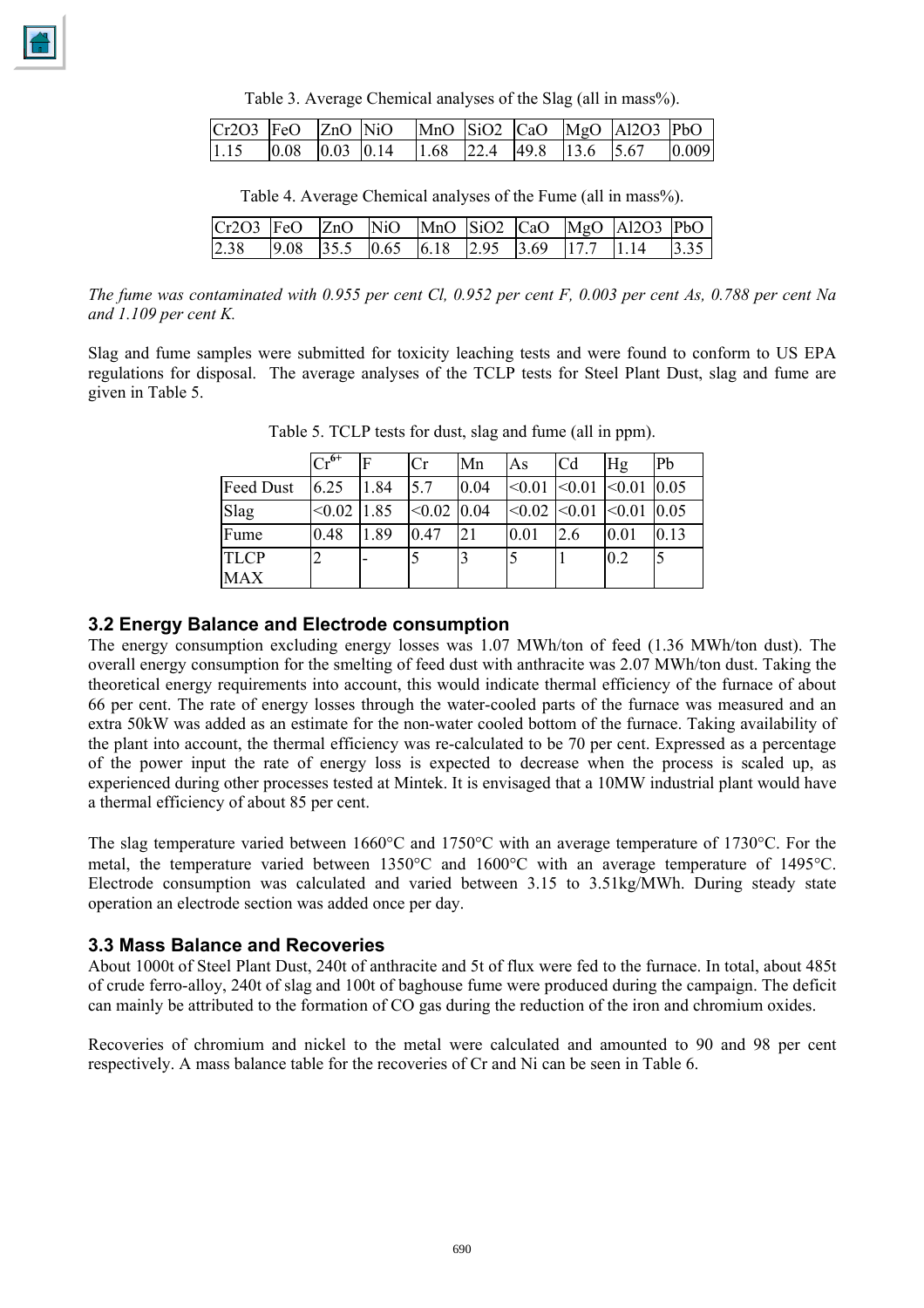

|    | Feed  | Metal | slag/fume Recovery | $\frac{0}{0}$ |
|----|-------|-------|--------------------|---------------|
| Cr | 100.1 |       | ر. ر               |               |
| Ni |       |       |                    |               |

Table 6. Recoveries of Nickel and Chromium.

### **3.4 Equipment Performance**

In general, the equipment performed very well under extreme conditions. The feed system had high availability with minor feed blockages being experienced occasionally. These blockages were typically caused by the malfunction of the pneumatic slidegate valve.

As mentioned previously, magnesite or dolime were used as flux to promote bank formation in the furnace, thereby protecting the furnace refractories. The flux addition was ceased as soon as the banks were deemed to be satisfactory and added to the recipe if the energy flux through the furnace middle section area started to increase.

Carbon blocks were tested in the metal taphole region seemed to perform well.

# **4. CONCLUSIONS AND RECOMMENDATIONS**

The suitability of Mintek's 5.6MVA DC arc furnace for the smelting of alloy steel dust was demonstrated during the processing of 1000t of Steel Plant Dust.

Anthracite was used a reducing agent at a rate of 240kg/ton of dust. High recoveries of chromium (about 90 per cent) and nickel (about 98 per cent) to the metal were obtained. The overall energy consumption was 2.07 MWh/ton of dust and the thermal efficiency of the furnace was about 70 per cent. Overall availability was around 90%.

TCLP tests were carried out on the slags and fumes produced and these were found to be disposable according to EPA regulations.

Furnace refractories were protected by the formation of banks along the sidewalls brought about by the addition of flux containing MgO.

DC arc toll treatment of Steel Plant Dust on Mintek's furnace has led to the intended implementation of the technology at Mogale Alloys in Krugersdorp.

## **5. ACKNOWLEDGEMENTS**

The paper is published with the permission of Mintek and Columbus Stainless Steel (Pty) Ltd. Thanks are due to Mintek staff who operated the DC-arc furnace for several months.

## **6. REFERENCES**

- [1] N.A. Barcza and L.R. Nelson. *"Technology for the treatment of Steel Plant Dusts."* World Steel review, Spring 1991, 21pp.
- [2] N.A.Barcza, C.J. Hutton, M.J. Freeman, and F. Shaw. *"The treatment of metallurgical wastes sing the Enviroplas process".* International Symposium on Extraction and Processing for the Treatment and Minimizing of Wastes., 1994 TMS Annual Meeting, 27 February – 3 March 1994, San Francisco. Publication of the Minerals, Metals and Materials Society, Warrendale, Pennsylvania, 1993, pp 941-962.
- [3] A.F.S. Schoukens, F. Shaw and E.C. Chemaly. *"The Enviroplas Process for the Treatment of Steel Plant Dusts."* Paper presented at the SAIMM School of Pyrometallurgy, Mintek, 7-8 October, 1992. pp 1-19.